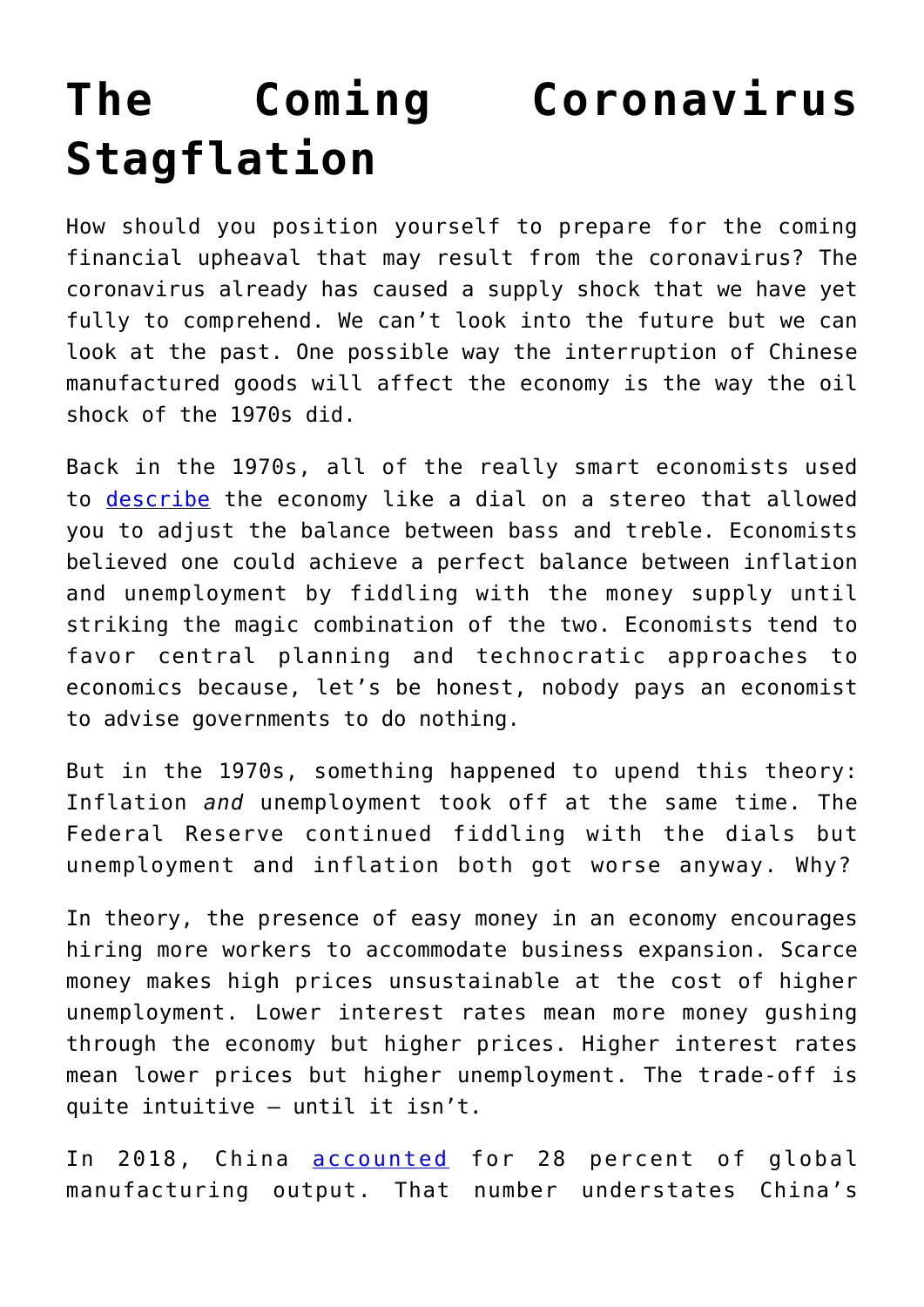importance because China specializes in mid to low-cost manufacturing. For another basis of comparison, China's share of the world's manufacturing accounts for more than its next two competitors combined, the United States at 16.6 percent and Japan at 7.2 percent.

There just isn't enough manufacturing capacity *outside of China* to make up for a loss in Chinese goods on a short-term basis. As [noted](https://www.wsj.com/articles/coronavirus-craters-china-manufacturing-index-11583133941) by *The Wall Street Journal*, the epidemic, "has paralyzed large swaths of the country and led many businesses to remain shut for weeks." It further noted, "In a survey of 7,000 Chinese exporters released last week by China's Ministry of Commerce, 90 percent reported shipping difficulties and canceled orders caused by delayed deliveries and factory shutdowns." Worse yet, the "likelihood of a quick V-shaped recovery in the coming months is falling fast." So what has any of this got to do with the 1970s?

In the 1970s, when the oil shock touched off stagflation, oil [accounted for](https://www.instituteforenergyresearch.org/uncategorized/a-primer-on-energy-and-the-economy-energys-large-share-of-the-economy-requires-caution-in-determining-policies-that-affect-it/) a paltry 5 percent of GDP. Energy has generally been [excluded](https://fred.stlouisfed.org/series/CPILFESL) from inflation calculations because of its volatile nature. But energy nevertheless affected other prices as an input into almost everything.

Compare and contrast that to what China makes and its important role in the consumer price index. The cost of items like televisions, appliances, furniture, and other manufactured goods has gone down and down for decades thanks to China's aggressive mercantilist approach which calls for underbidding competitors to gain market share advantages. The supply interruption of even a couple of months will cause shortages or price increases in items that have a significant effect on the formula for calculating inflation.

Like oil, Chinese goods go into everything. Many of those tiny little plastic parts that go into cars, toilets, and furniture are manufactured only in China. Our own automobile manufacturing [soon](https://fortune.com/2020/02/04/china-imports-shortage-cars-iphone-toys/) could be impacted by an interruption of all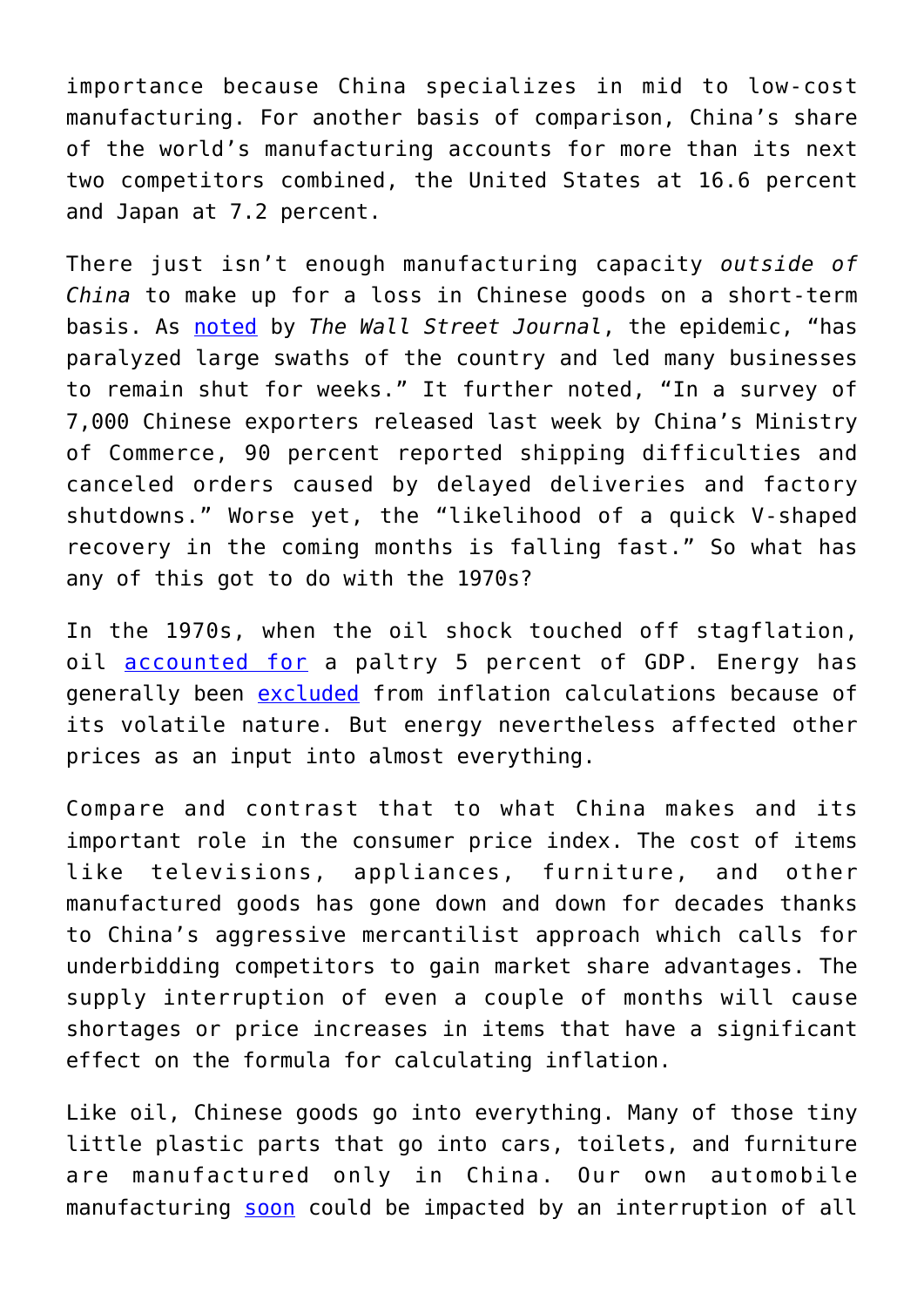those inexpensive little gadgets that go into cars.

Once inflation resulting from shortages is confirmed, the Federal Reserve dutifully will adjust interest rates to slow price increases. But these price increases will not be the result of overheated demand.

The coronavirus price increase, like the oil shock price spikes, will be the result of fewer goods being bid upon by the same money. Inflation will also make it relatively more expensive to hold cash as a store of value. To balance risk, investors will start shifting out of cash into non-cash assets. Cash will become almost toxic as inflation continues to rise. The Federal Reserve will raise interest rates even more, hoping to get in front of the panic.

We can remember that inflation at the end of 1979 reached an eye-popping 11.3 percent. The next year, it increased *even more*, to a banana republic level of 13.5 percent. In 1981, inflation declined slightly but remained very high at 10.3 percent. The year-to-year numbers might be scary but even more scary was the cumulative compound-interest effect of four years of high inflation. To combat this inflation, the Federal Reserve [raised](https://fred.stlouisfed.org/series/FEDFUNDS) interest rates to a whopping 19.04 percent at its peak in June 1981. That resulted in the recession and high unemployment of the early 1980s.

At the beginning of the 2008 financial crisis, the M2 [money](https://fred.stlouisfed.org/series/M2) [supply](https://fred.stlouisfed.org/series/M2) was around \$8 trillion. Today it is not quite double that amount at around \$15 trillion. The [GDP](https://fred.stlouisfed.org/series/GDP) in 2008 was around \$15 trillion. Today, it's not quite \$22 trillion. Thus, since 2008, the money supply has gone up almost twice as fast as the GDP. A lot of people feel secure holding cash as a hedge against uncertainty. That money isn't circulating and driving up prices. If that confidence ever cracks, there's a tidal wave of dollars waiting to come flooding back into the market.

Printing more dollars cannot make televisions magically appear